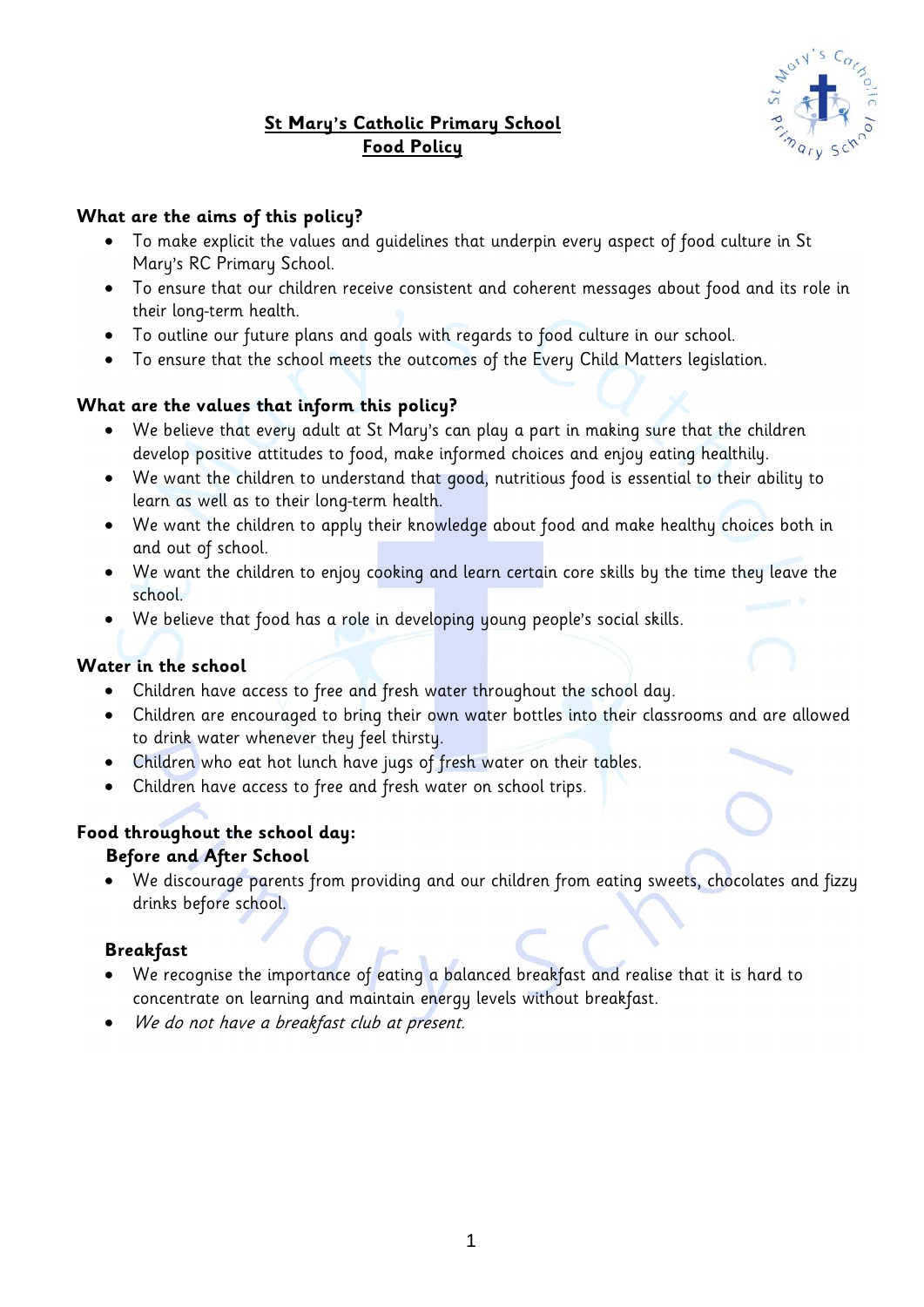### **Break Time**

• Children in Key Stage One benefit from the National School Fruit Scheme – this entitles them to one free piece of fruit or vegetable a day.

### **Lunch Time – hot lunch in the dinner hall**

- We aim to provide our children with good quality, healthy food and we actively promote healthy choices.
- We recognise the importance of eating a hot lunch and hope that more children who take packed lunch will choose to switch to a hot lunch.
- The weekly menu is on display for the children and parents in the dinner hall and corridor respectively.
- We send a copy of the menu to the parents each term.
- We listen to the children's opinions on the menu and adapt the menu accordingly.
- Dudley Catering and Client Services, cook good quality, healthy food. They do not use GM modified food, actively discourage the use of convenience food and ensure that at least 90% of their dishes are freshly prepared. N.B. From September 2006 all schools will have two years to comply with the nutritional standards laid out in the DfES document 'Turning The Tables'. These standards are based on the Caroline Walker Trust guidelines

### **Lunch Time – packed lunches**

- Children who eat packed lunches currently sit separately to the children eating hot lunch.
- We aim to move to 'family service' in the long term. Children who take packed lunches and school dinners will eat together.
- Dudley Catering and Client Services provide packed lunches for school trips in accordance with their own healthy eating policy.
- We aim to reach a stage where no children have chocolate, crisps or sugary drinks in their packed lunches.
- We aim to support parents in making healthy choices when preparing packed lunches.

### **Lunch Time – the dinner hall environment**

• We aim to make sure children have time to eat their lunch and do not need to rush.

### **Food in the Curriculum**

- We exploit opportunities within the existing curriculum to discuss and work with food.
- We recognise that food has great potential for cross-curricula work.
- Staff receive training to make sure they are confident when working with food in their class.
- Formal food education is delivered via the Design and Technology curriculum (see scheme of work and policy). There are also topics in the PSHE and Science curriculum.

#### **Schemes and events**

• We try to participate in food-related events as long as they consolidate the aims outlines in this policy. We hold an annual 'Healthy Eating' day to encourage children to eat a healthy lunch. We are participating in Sainsbury's 'Grow, Cook, Eat' campaign and 'Focus on Food' week.